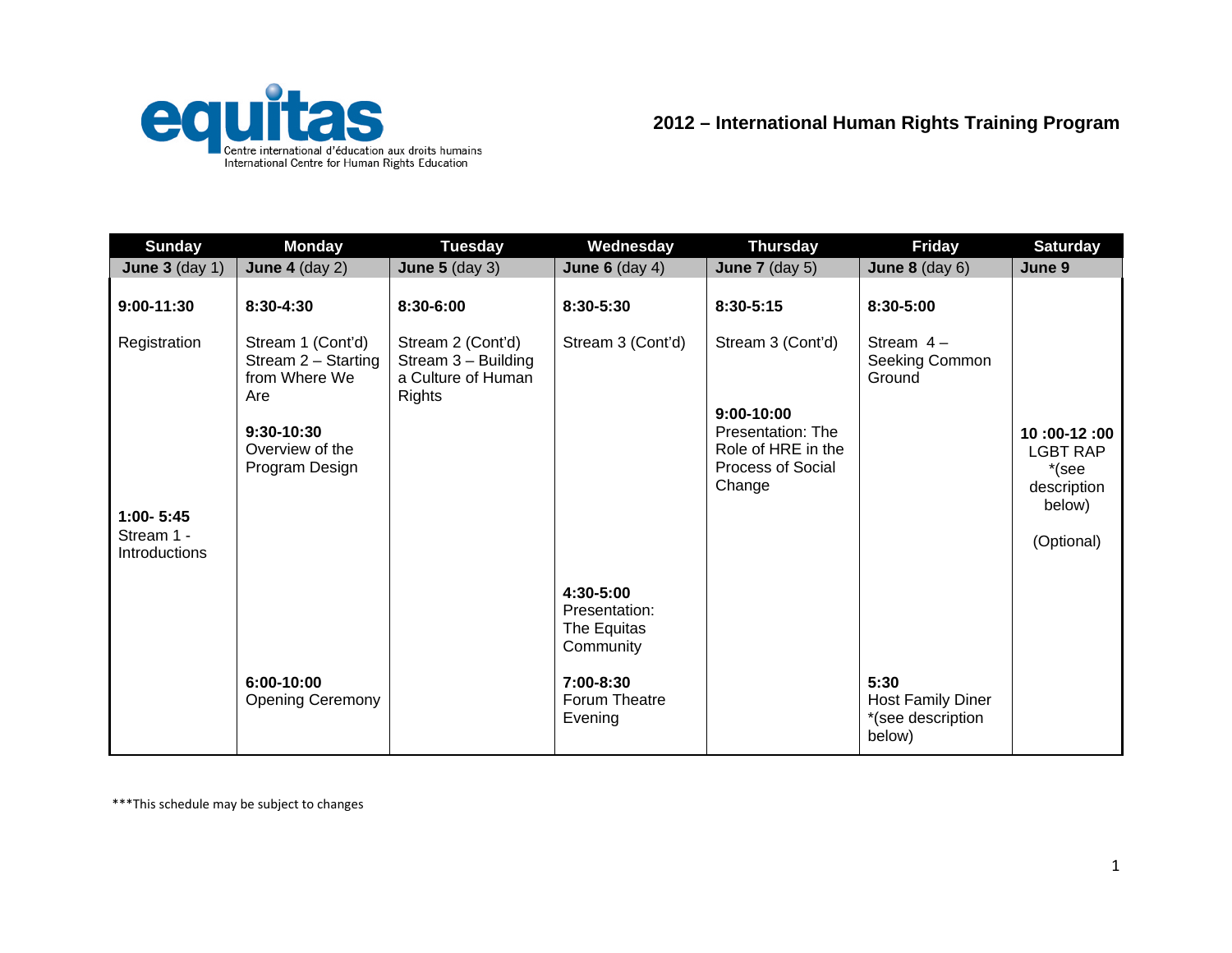

| <b>Sunday</b> | <b>Monday</b>                                       | <b>Tuesday</b>                           | Wednesday                               | <b>Thursday</b>               | <b>Friday</b>           | <b>Saturday</b>                       |
|---------------|-----------------------------------------------------|------------------------------------------|-----------------------------------------|-------------------------------|-------------------------|---------------------------------------|
| June 10       | <b>June 11 (day 7)</b>                              | <b>June 12 (day 8)</b>                   | <b>June 13 (day 9)</b>                  | <b>June 14 (day 10)</b>       | <b>June 15 (day 11)</b> | June 16                               |
|               | $8:30-5:30$                                         | $8:30-5:30$                              | 8:30-5:30                               | 8:30-5:45                     | 8:30-5:30               |                                       |
|               | Stream 4 (Cont'd)<br>Stream $5 -$                   | Stream 5 (Cont'd)                        | Stream 5 (Cont'd)                       | Stream 5 (Cont'd)             | Stream 5 (Cont'd)       |                                       |
|               | Applying a Human<br><b>Rights Based</b><br>Approach |                                          |                                         |                               |                         | $9:00-15:00$<br>Visit to<br>Kahnawake |
|               |                                                     |                                          | 11:00-12:30                             |                               |                         | *(see                                 |
| DAY OFF       | 10:30-12:00<br>Presentation:                        | 10:30-12:00<br>Presentation:             | Presentation:<br>Human Rights           | 11:30-3:30<br>Presentation: 5 |                         | description<br>below)                 |
|               | Exploring the                                       | Integrating Human                        | Defenders and                           | Instruments &                 |                         |                                       |
|               | Universality of<br>Human Rights                     | Rights into Actions<br>for Social Change | Security                                | <b>Mecanisms</b>              |                         |                                       |
|               |                                                     |                                          | $2:00 - 3:30$                           |                               |                         |                                       |
|               |                                                     | $3:00 - 5:30$<br>Presentation: The       | Présentation: les<br>TIC et la sécurité |                               |                         |                                       |
|               |                                                     | <b>UN Human Rights</b>                   |                                         |                               |                         |                                       |
|               |                                                     | System:                                  | 3:30-5:30 Session                       |                               |                         |                                       |
|               |                                                     | Opportunities for                        | régionale avec les                      |                               |                         |                                       |
|               |                                                     | Human Rights<br><b>Educators</b>         | participantes et<br>participants        |                               |                         |                                       |
|               |                                                     |                                          |                                         |                               |                         |                                       |
|               | $5:45-8:00$<br><b>Official Group</b>                |                                          | 7:00<br>Soirée                          |                               |                         |                                       |
|               | Picture and BBQ                                     |                                          | internationale                          |                               |                         |                                       |
|               |                                                     |                                          | *(voir description                      |                               |                         |                                       |
|               |                                                     |                                          | ci-dessous)                             |                               |                         |                                       |

\*\*\*This schedule may be subject to changes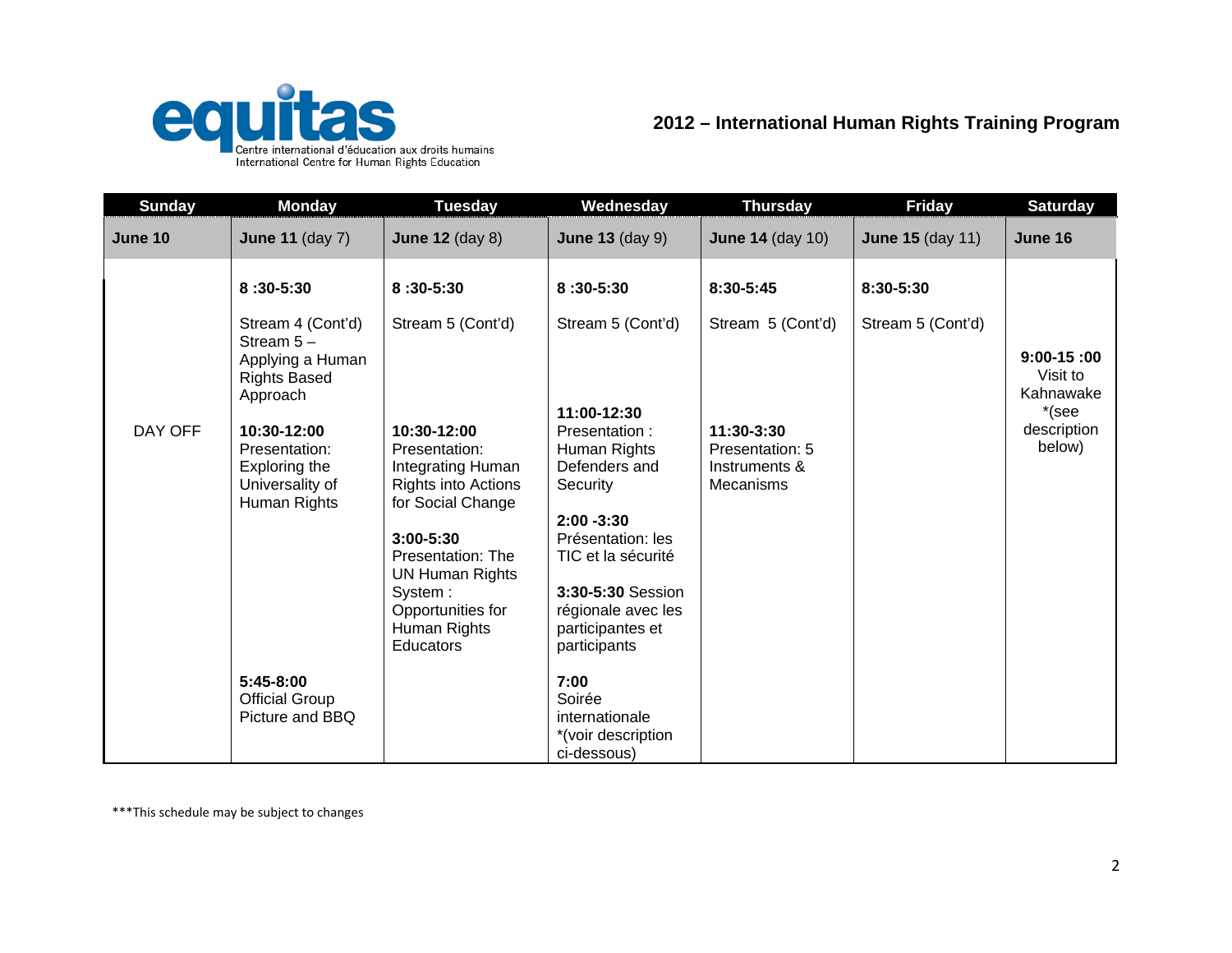

| <b>Sunday</b> | <b>Monday</b>                                                                               | <b>Tuesday</b>                                                                                                                                                                                                                                                  | Wednesday                      | <b>Thrusday</b>                                                                                                                              | <b>Friday</b>                                                                                                                                                                                 | <b>Saturday</b> |
|---------------|---------------------------------------------------------------------------------------------|-----------------------------------------------------------------------------------------------------------------------------------------------------------------------------------------------------------------------------------------------------------------|--------------------------------|----------------------------------------------------------------------------------------------------------------------------------------------|-----------------------------------------------------------------------------------------------------------------------------------------------------------------------------------------------|-----------------|
| June 17       | <b>June 18 (day 12)</b>                                                                     | <b>June 19 (day 13)</b>                                                                                                                                                                                                                                         | <b>June 20 (day 14)</b>        | <b>June 21 (day 15)</b>                                                                                                                      | <b>June 22 (day 16)</b>                                                                                                                                                                       | June 23         |
| DAY OFF       | 8:30-5:45<br>Stream $6-$<br>Educational<br>Evaluation in HRE<br>19:00<br>Presentation: Play | 8:30-17:30<br>Stream $7 -$ Actions<br>for Social Change<br>10:00 -11:30<br><b>Presentation: HRE</b><br>and Action for Social<br>Change<br>$1:30-2:00$<br>Presentation of the<br>Culture of Human<br><b>Rights Tree</b><br>2:00-5:00<br>Open Space<br>Technology | 8:30-5:15<br>Stream 7 (Cont'd) | 8:30-5:15<br>Stream 7 (Cont'd)<br>10:30-12:00<br><b>Protest Song</b><br>Writing Workshop<br>$1:30-3:00$<br><b>HRE Activities</b><br>exchange | 8:30-4:00<br>$9:00-12:00$<br>Presentations of<br><b>Individual Plans</b><br>$1:30-3:30$<br><b>General Evaluation</b><br>4:00-5:30<br><b>Closing Award</b><br>Ceremony<br>18:30<br>Gala Dinner |                 |
|               | it Fair Toolkit<br>(Optional)                                                               |                                                                                                                                                                                                                                                                 |                                |                                                                                                                                              |                                                                                                                                                                                               |                 |

\*\*\*This schedule may be subject to changes